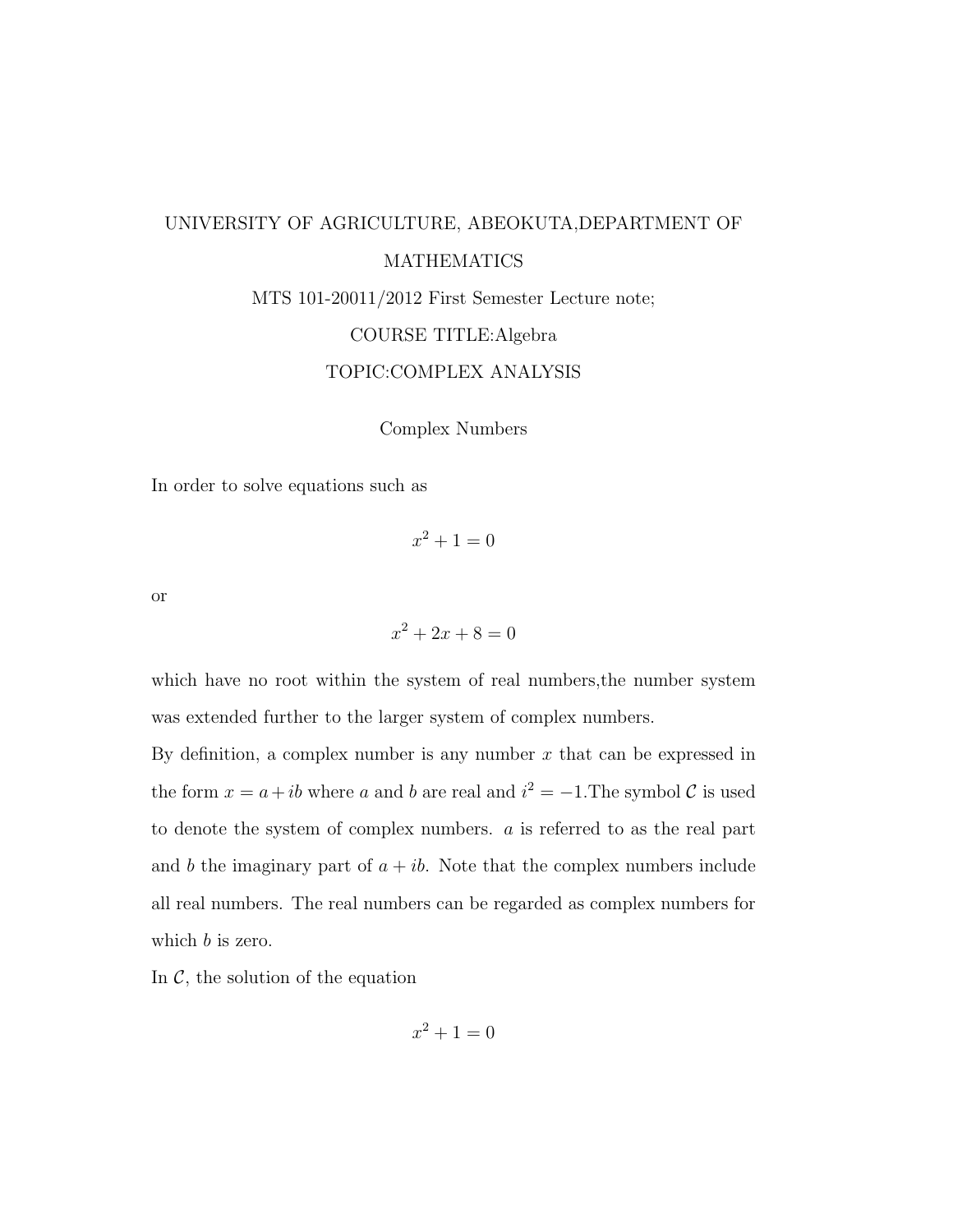is then  $x = \pm$ √  $\overline{-1}$  i.e  $x = \pm i$ 

#### Algebra of complex Numbers

Let  $x = a + ib$  and  $y = c + id$  be two complex numbers:

Equality of complex numbers:  $x$  and  $y$  are equal if their real and imaginary parts are equal i.e  $a = c$  and  $b = d$ 

#### Addition and subtraction of two complex numbers:

The sum of x and y is defined as a complex number  $z = x+y = a+ib+c+id$ 

$$
a + c + i(b + d)
$$

Also,

$$
w = x - y = a + ib - (c + id) = a - c + i(b - d)
$$

#### Multiplication:

 $x \times y = (a + ib) \times (c + id) = ac + i^2bd + ibc + iad$  $= ac - db + i(bc + ad)$ 

#### Division:

$$
\frac{x}{y} = \frac{a+ib}{c+id} = \frac{(a+ib)(c-id)}{c+id(c-id)}
$$

$$
= \frac{(ac+bd)+(bc-ad)i}{c^2+d^2}
$$

$$
= \frac{ac+bd}{c^2+d^2} + \frac{bc-ad}{c^2+d^2}i
$$

#### Conjugate complex number:

 $\overline{x} = a - ib$  is called the conjugate of x.

we have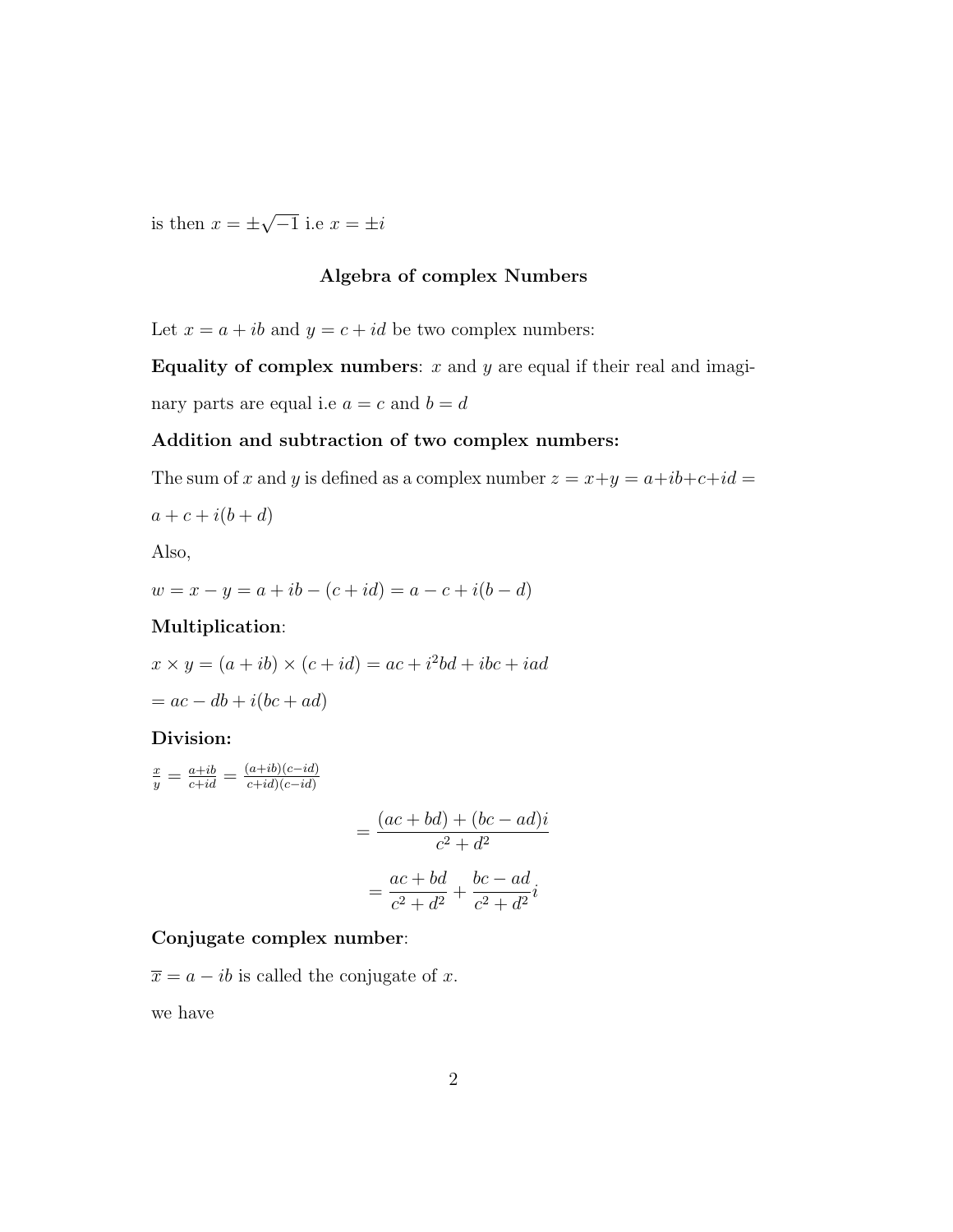$$
x + \overline{x} = 2a
$$

$$
x - \overline{x} = 2ib
$$

$$
x\overline{x} = a^2 + b^2
$$

Example: Express in the form  $a+ib$ 

1.  $(2+4i) + (5-2i) = 7+2i$ 2.  $(1-8i) - (7+2i) = (1-7) + (-8-2)i = -6-10i$ 3.  $\frac{2+3i}{3+2i} = \frac{2+3i}{3+2i} \times \frac{3-2i}{3-2i}$ 3−2i =  $6 + 6$  $9 + 4$  $+$  $9 - 4$  $9 + 4$ i 12 13  $^{+}$ 5 13 i 4.  $(1+3i)^{-1} = \frac{1}{1+3i} = \frac{1}{1+3i} \times \frac{1-3i}{1-3i} = \frac{1}{10} - \frac{3}{10}i$ 5.  $\left(\frac{5(1+i)}{1+3i}\right)$  $\frac{1+(1+i)}{1+3i})^2 = \left(\frac{5+5i}{1+3i}\right)\left(\frac{5+5i}{1+3i}\right) = 3-4i$ 6.  $\frac{2+3i}{i(4-5i)} + \frac{2}{i} = \frac{2i-3+2(4i+5)}{-4+5i}$  $-4+5i$  $=\frac{22}{41}-\frac{75}{41}i$ 

Note:

$$
i^4 = i \times i^2 = -i
$$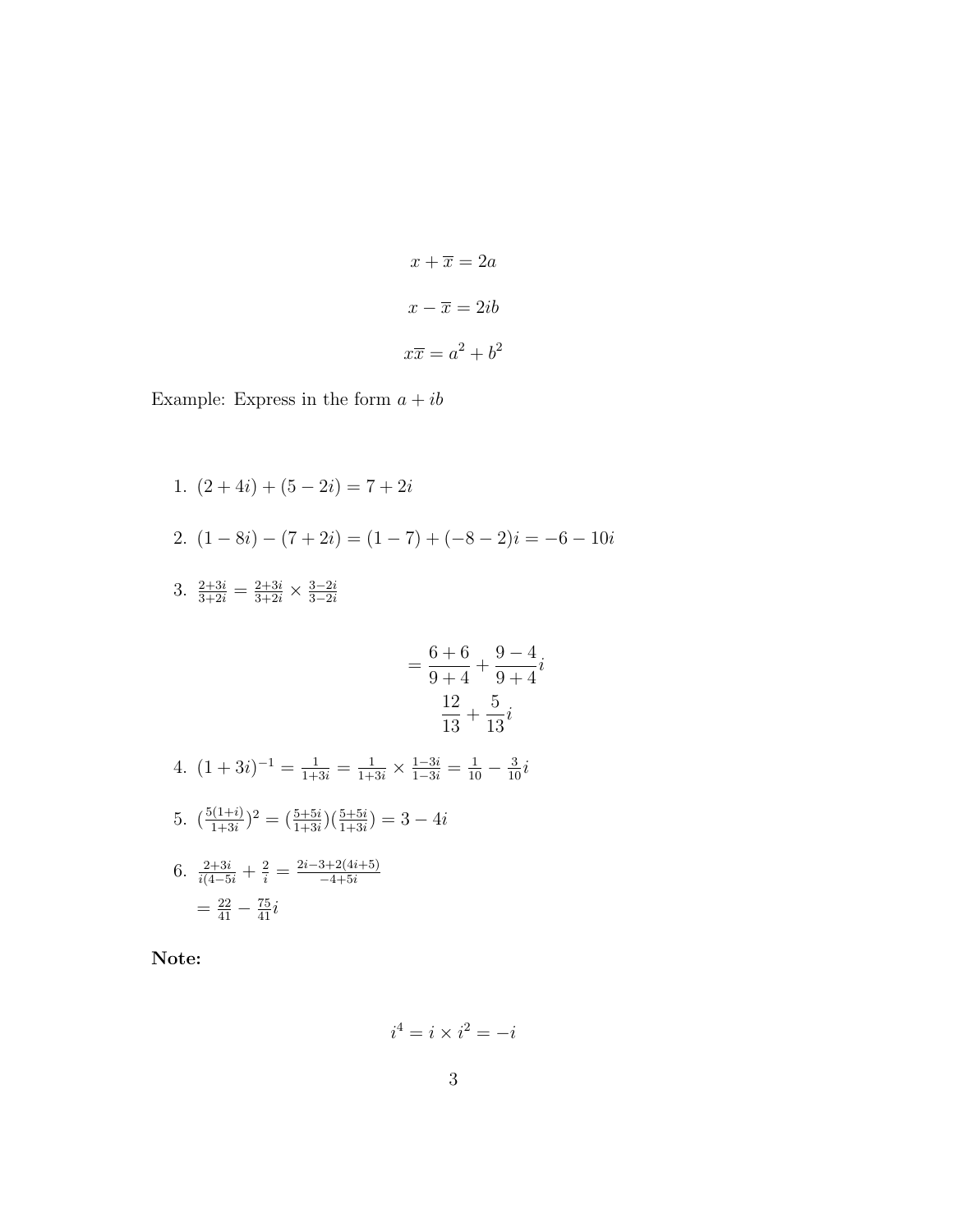$$
i4 = 1
$$
  

$$
i5 = i, i6 = -1, i7 = -i
$$

and so on.

#### Example:

Find the solutions of the equation  $4x^2 + 5x + 2 = 0$  in the form  $\alpha + i\beta$ . Solution:

 $x = \frac{-5 \pm \sqrt{-7}}{8}$ 8

$$
=-\frac{5}{8}+i\frac{\sqrt{7}}{8}
$$

or

$$
-\frac{5}{8} - i\frac{\sqrt{7}}{8}
$$

#### Example:

Factorize  $a^2 + 3b^2$  as a product of two complex numbers.

Solution:

$$
a2 + 3b2 = a2 + (b\sqrt{3})2
$$

$$
= (a + ib\sqrt{3})(a - ib\sqrt{3})
$$

#### The Argand Diagram

A complex number of the form  $z = x+iy$  is specified by the two real numbers  $x$  and  $y$ . The complex number  $z$  may then be made to correspond to a point P with ordered pair of values  $(x, y)$  as the co-ordinates of the point P on the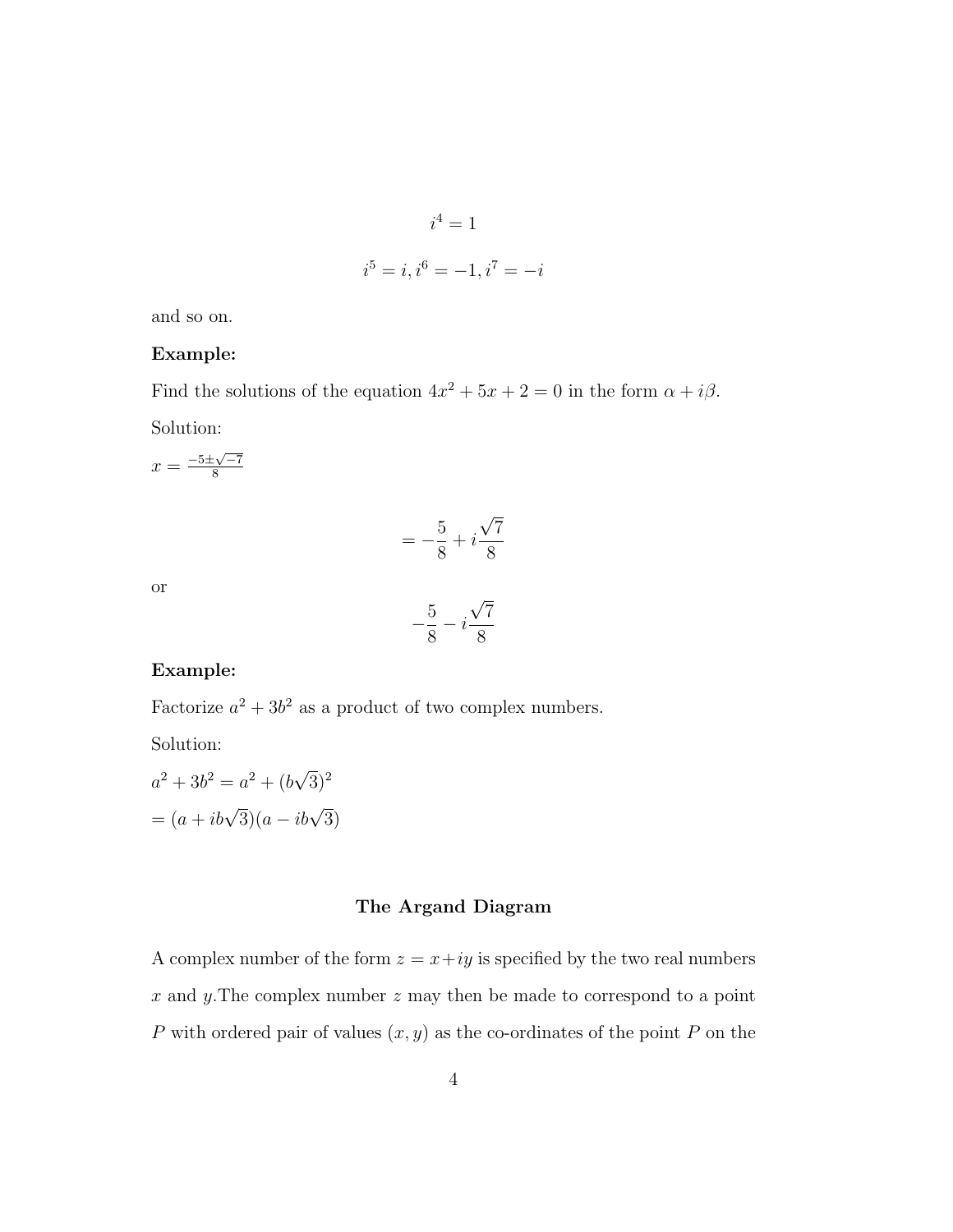plane.

r is known as modulus of the complex number z and is written as |z| or  $modz$ √

$$
r = |z| = |x + iy| = \sqrt{x^2 + y^2}
$$
  

$$
z\overline{z} = (x + iy)(x - iy) = x^2 + y^2 = |z|^2
$$

The diagram which represents complex numbers is known as Argand diagram or Argand plane or complex plane.

The angle  $\alpha$  between the line OP from the origin to the number and the x-axis is called the argument or amplitudes of the number z.

From the diagram,

$$
x = r\cos\alpha, y = r\sin\alpha
$$

$$
x^2 + y^2 = r^2, \frac{y}{x} = \tan\alpha
$$

$$
\alpha = \arg z = \tan^{-1}\frac{y}{x}
$$

Since on the circle,  $\alpha + 2\Pi$  for any integer *n*, represent the same angle, it follows that the argument of a complex number is not unique such that  $-\Pi < Arg(z) \leq \Pi$ .

The complex number z can therefore be written as  $z = x + iy = r\cos\alpha +$  $irsin\alpha = r(cos\alpha + i sin\alpha), -\Pi < \alpha < \Pi.$ 

which is called the modulus-argument form or polar form or trigom=nometric form of the complex number z.

Let  $z_1 = r_1(cos\theta_1 + isin\theta_1)$  and  $Z_2 = r_2(cos\theta_2 + isin\theta_2)$  be two complex numbers. Then,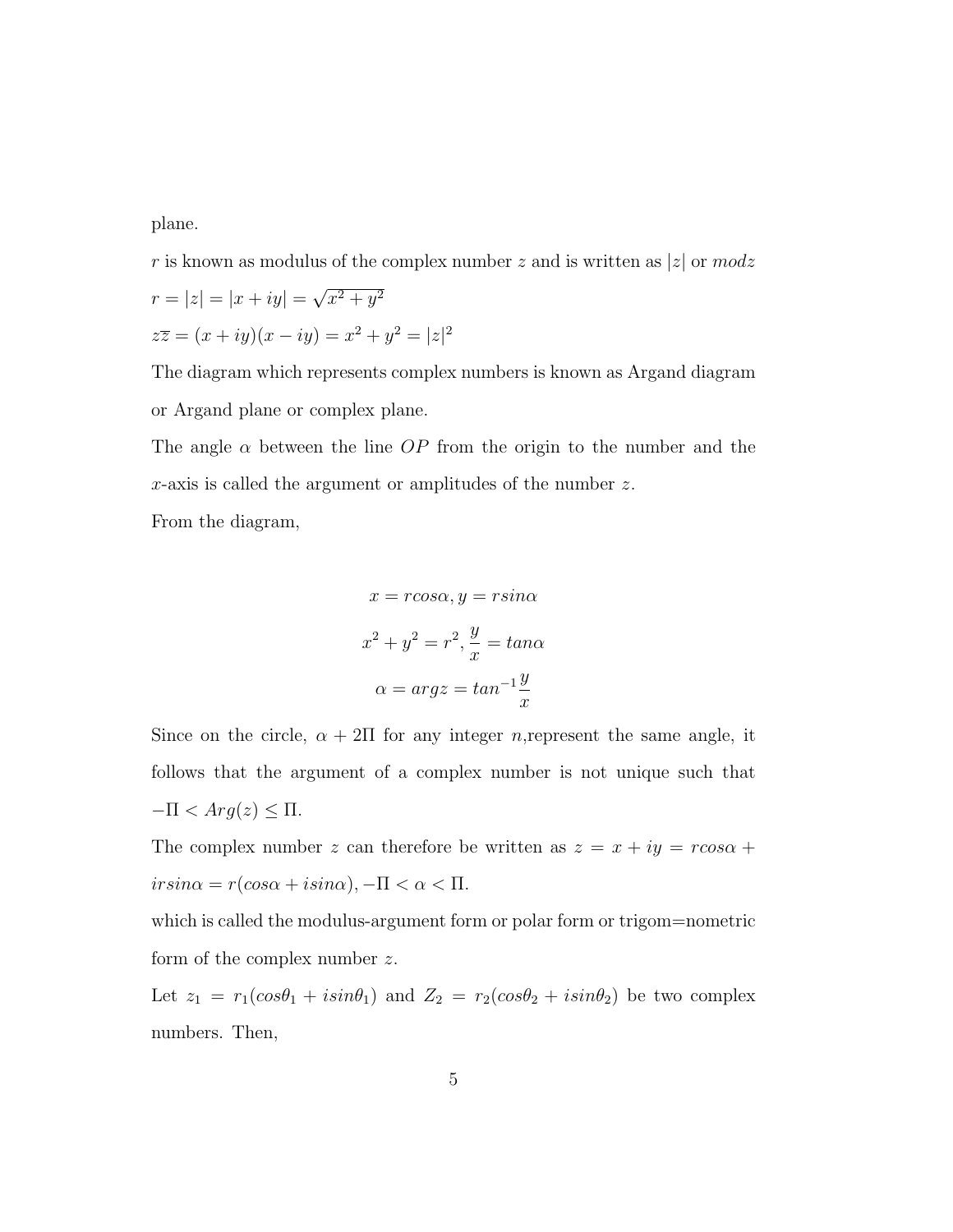$z_1z_2=r_1r_2(cos\theta_1+isin\theta_1)(cos\theta_2+isin\theta_2)$ 

$$
= r_1r_2[(cos\theta_1cos\theta_2 - sin\theta_1sin\theta_2) + i(sin\theta_1cos\theta_2 + cos\theta_1sin\theta_2)]
$$

$$
= r_1r_2[cos(\theta_1 + \theta_2) + i sin(\theta_1 + \theta_2)] \qquad (*)
$$

Therefore

$$
|z_1z_2| = r_1r_2 = |z_1||z_2|
$$

and

$$
arg(z_1 z_2) = \theta_1 \theta_2 = arg z_1 + arg z_2
$$

Thus when complex numbers are multiplied,their moduli are multiplied and their arguments are added.Also,

$$
\frac{z_1}{z_2} = \frac{r_1(\cos\theta_1 + i\sin\theta_1)}{r_2(\cos\theta_2 + i\sin\theta_2)}
$$

$$
\frac{r_1}{r_2}[\cos(\theta_1 - \theta_2) + i\sin(\theta_1 - \theta_2)]
$$

$$
|\frac{z_1}{z_2}| = \frac{r_1}{r_2} = \frac{|z_1|}{|z_2|}
$$

$$
arg(\frac{z_1}{z_2}) = \theta_1 - \theta_2 = argz_1 - argz_2
$$

Example: Find the moduli and the arguments of the following complex numbers.

1.  $7i - 2$ 

Solution: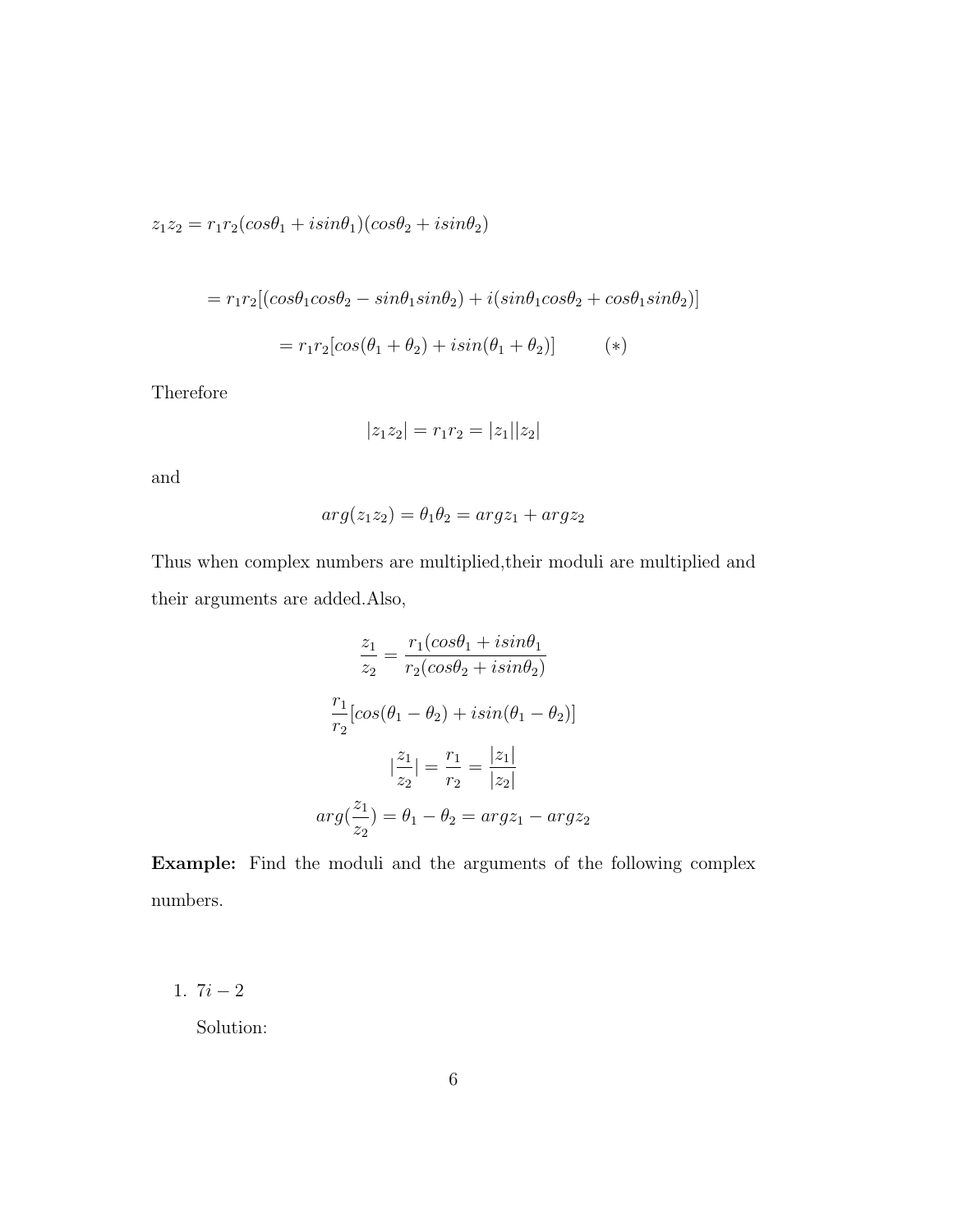$$
|7i - 2| = \sqrt{7^2 + 2^2} = \sqrt{53} = 7.28
$$

$$
arg(7i - 2) = tan^{-1}(\frac{7}{-2}) = 105.9^{\circ}
$$

2.  $(7i-2)(3+4i)$ 

Solution:

$$
|(7i - 2)(3 + 4i)| = |13i - 34|
$$
  
=  $\sqrt{34^2 + 13^2} = \sqrt{1325} = 36.40$   
 $arg((7i - 2)(3 + 4i) = arg(13i - 34)) = tan^{-1}(\frac{-13}{34}) = 159.1^{\circ}$ 

- 3.  $\frac{7i-2}{3+4i}$ Answer: 1.456, 52.8<sup>o</sup>
- 4.  $\left(\frac{7i-2}{3+4i}\right)$  $\frac{7i-2}{3+4i}$ <sup>2</sup> Answer: 2, 12, 105.6<sup>o</sup>

**Example:** Describe the locus of a complex number z which satisfies  $|z-2|$  =

 $3|z + 2i|.$ 

Solution:

Put 
$$
z = x + iy
$$
. Then  
\n
$$
|z - 2|^2 = 9|z + 2i|^2
$$
\n
$$
|(x - 2) + iy|^2 = 9|x + i(y + 2)|^2
$$
\n
$$
(x - 2)^2 + y^2 = 9[x^2 + (y + 2)^2]
$$
\n
$$
8x^2 + 8y^2 + 4x + 36y + 32 = 0
$$
\n
$$
x^2 + y^2 + \frac{1}{2}x + \frac{9}{2}y + 4 = 0
$$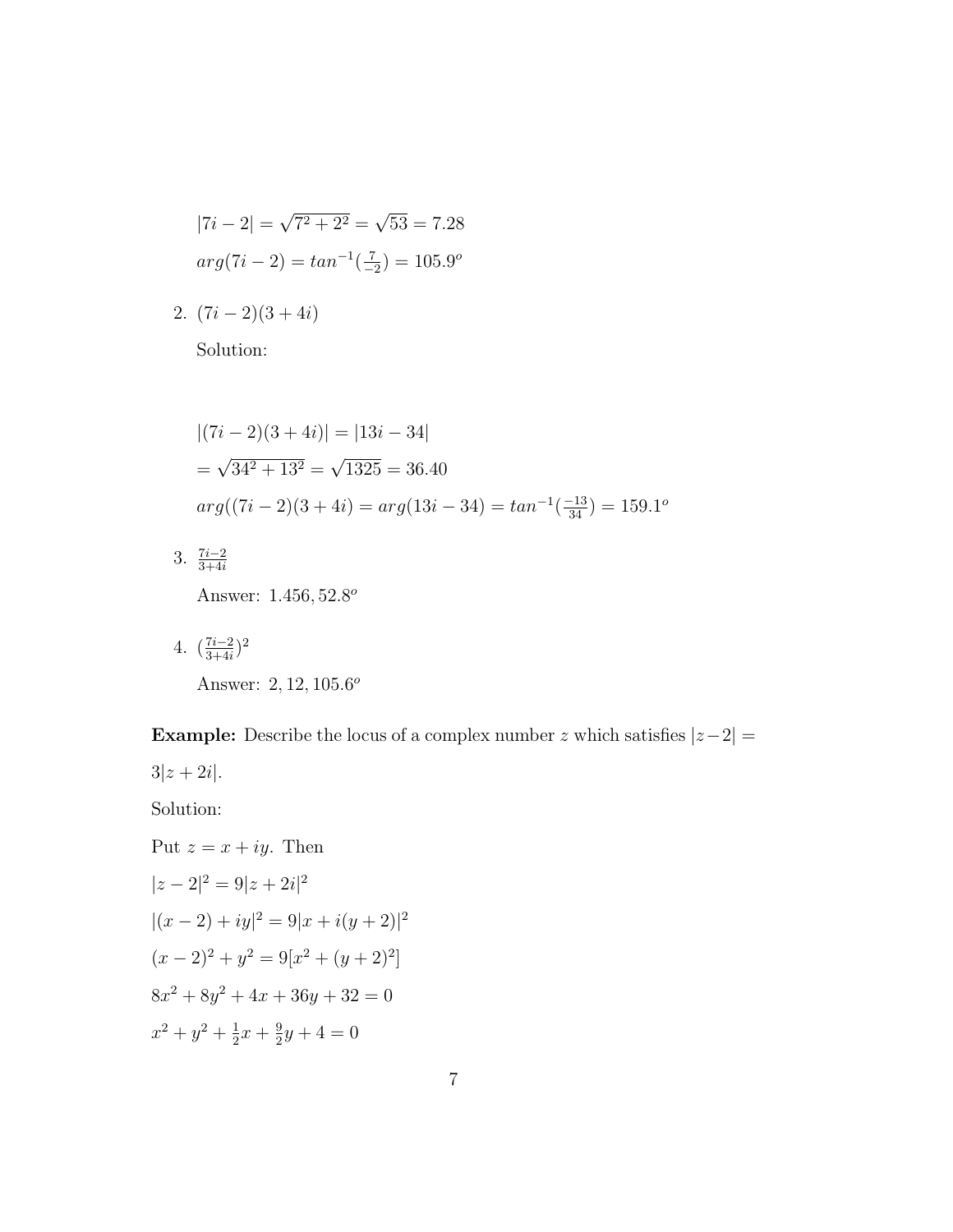$$
(x + \frac{1}{4})^2 + (y + \frac{9}{4})^2 = 4 + (\frac{1}{4})^2 + (\frac{9}{4})^2 = \frac{18}{16}
$$
  
Locus is a circle, with center  $\left(-\frac{1}{4}, -\frac{9}{4}\right)$  and radius  $\frac{3}{4}\sqrt{2}$ 

### De Moivre's Theorem

In general, if there are n complex numbers  $z_1, z_2, ..., z_n$  with moduli  $r_1, r_2, ...r_n$ and arguments  $\theta_1, \theta_2, ..., \theta_n$  respectively, repeated application of equation (\*) yields

$$
z_1 \cdot z_2 \cdot \ldots z_n = r_1 \cdot \ldots \cdot r_n [\cos(\theta_1 + \theta_2 + \ldots + \theta_n) + i \sin(\theta_1 + \theta_2 + \ldots + \theta_n)]
$$

In particular if

$$
z_1 = z_2 = ... = z_n = z
$$
 (say)  
 $r_1 = r_2 = ... = r_n = r$  (say)

and

$$
\theta_1 = \theta_2 = \ldots = \theta_n = \theta \qquad (say)
$$

then we have

$$
z^n = r^n(\cos n\theta + i\sin n\theta)
$$

i.e

$$
z^{n} = [r(cos\theta + i sin\theta)]^{n}
$$

$$
= r^{n}(cosn\theta + i sinn\theta)
$$

$$
|z^{n}| = |z|^{n}, arg(z^{n}) = narg(z)
$$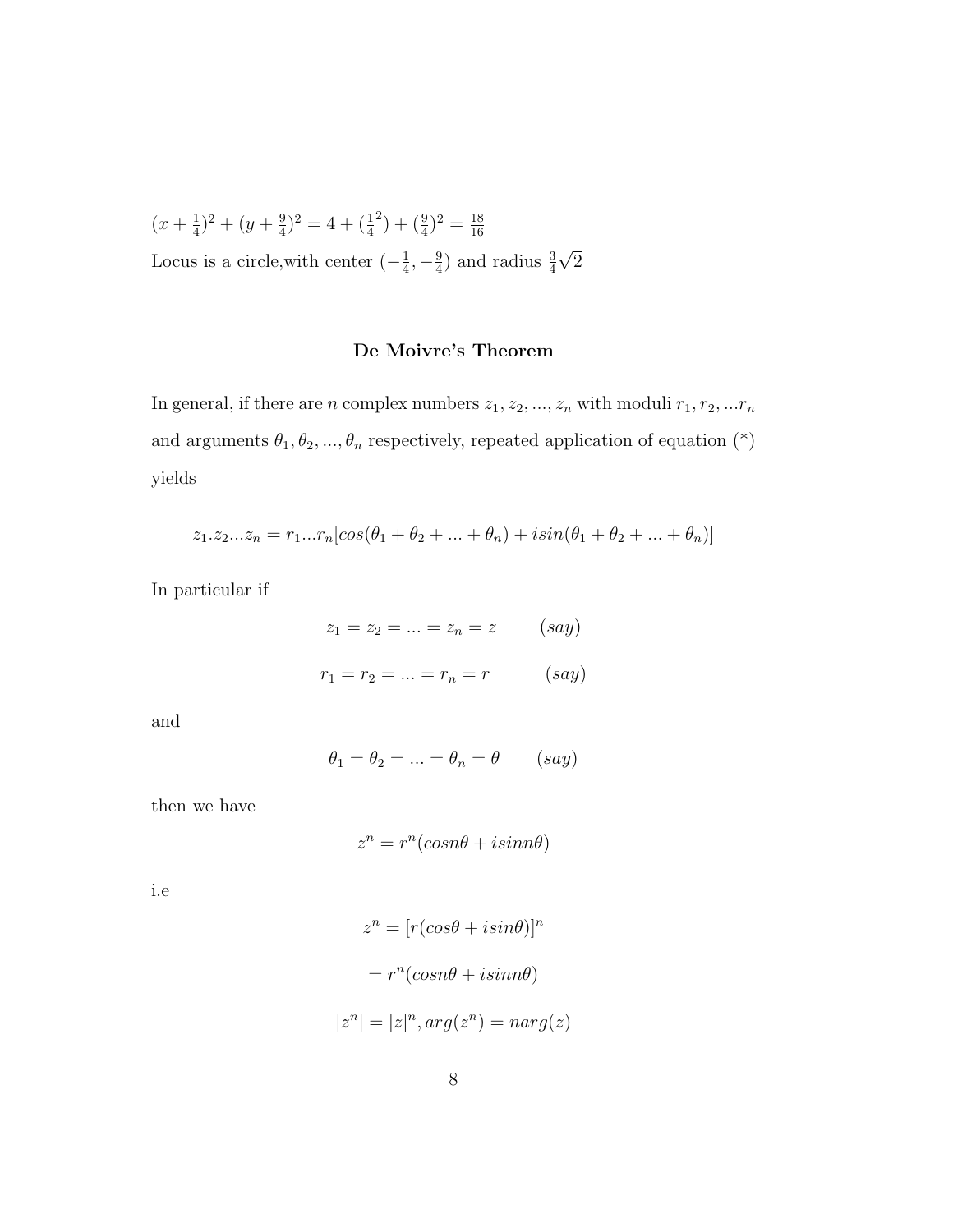In particular, if  $r = 1$  we get Demoivre's theorem

$$
(cos\theta + i sin\theta)^n = cosn\theta + i sin\theta
$$

for any positive integer  $n$ .

This result is also valid when  $n$  is any negative integer. Suppose  $n$  is a negative integer, say  $-m$  where m is a positive integer. Then

$$
(cos\theta + i sin\theta)^{-m} = \left(\frac{1}{cos\theta + i sin\theta}\right)^m = \frac{1}{(cos\theta + i sin\theta)^m}
$$

$$
(cosm\theta + i sinm\theta)^{-1} = cosm\theta - i sinm\theta
$$

$$
= cos(-m)\theta + i sin(-m)\theta
$$

which shows that Demoivre's theorem is valid when  $n$  is any negative integer.

Example: Express  $\cos 3\theta$  and  $\sin 3\theta$  in terms of powers of  $\cos \theta$  and  $\sin \theta$ respectively.

Solution:

By Demoivre's theorem we have

$$
cos3\theta + i sin3\theta = (cos\theta + i sin\theta)^3
$$

$$
= cos^3\theta + 3cos^2\theta (isin\theta) + 3cos\theta (isin\theta)^2 + (isin\theta)^3
$$

$$
= cos^3\theta - 3sin^2\theta cos\theta + i(3cos^2\theta sin\theta - sin^3\theta)
$$

The real part of this expression then gives

$$
cos3\theta = cos^3\theta - 3cos\theta sin^2\theta
$$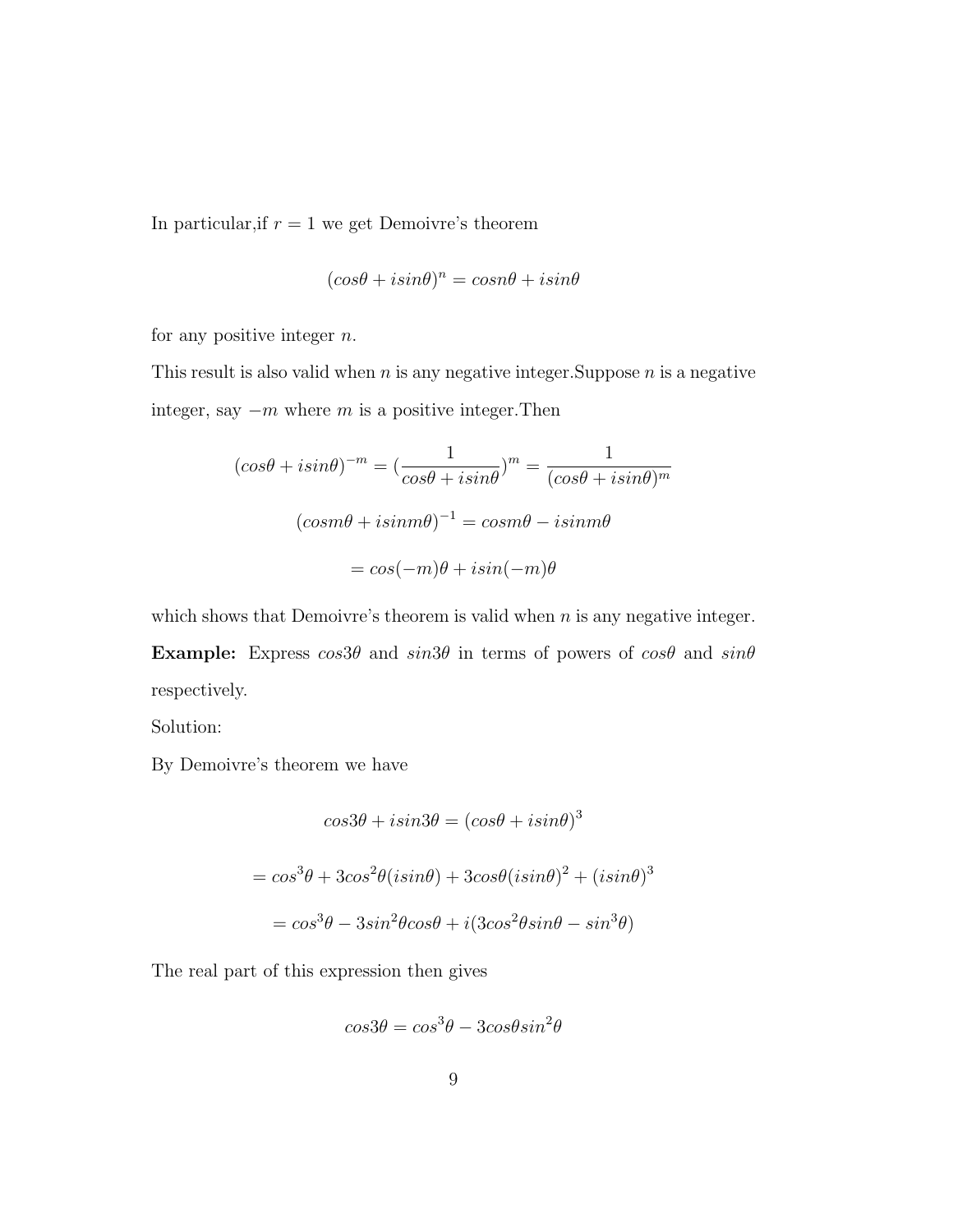But

$$
sin^2\theta = 1 - cos^2\theta
$$

Therefore

$$
cos3\theta = cos^{3}\theta - 3cos\theta(1 - cos^{2}\theta)
$$

$$
= cos^{3}\theta - 3cos\theta + 3cos^{3}\theta
$$

$$
4cos^{3}\theta - 3cos\theta
$$

and the imaginary part gives

$$
sin 3\theta = 3cos62\theta sin\theta - sin^3\theta
$$

$$
= 3sin\theta(1 - sin^2\theta) - sin^3\theta
$$

$$
= 3sin\theta - 3sin^3\theta - sin^3\theta
$$

$$
= 3sin\theta - 4sin^3\theta
$$

**Example:** Show that if  $z = cos\theta + isin\theta$  and m is a positive integer then  $z^m + \frac{1}{z^m} = 2cosm\theta$ Solution:

 $z = cos\theta + i sin\theta$ 

$$
zm = (cos\theta + isin\theta)m = cosm\theta + isinm\theta
$$
 (Demovre'stheorem)  

$$
z-m = cosm\theta - isinm\theta
$$
  

$$
zm + z-m = 2cosm\theta
$$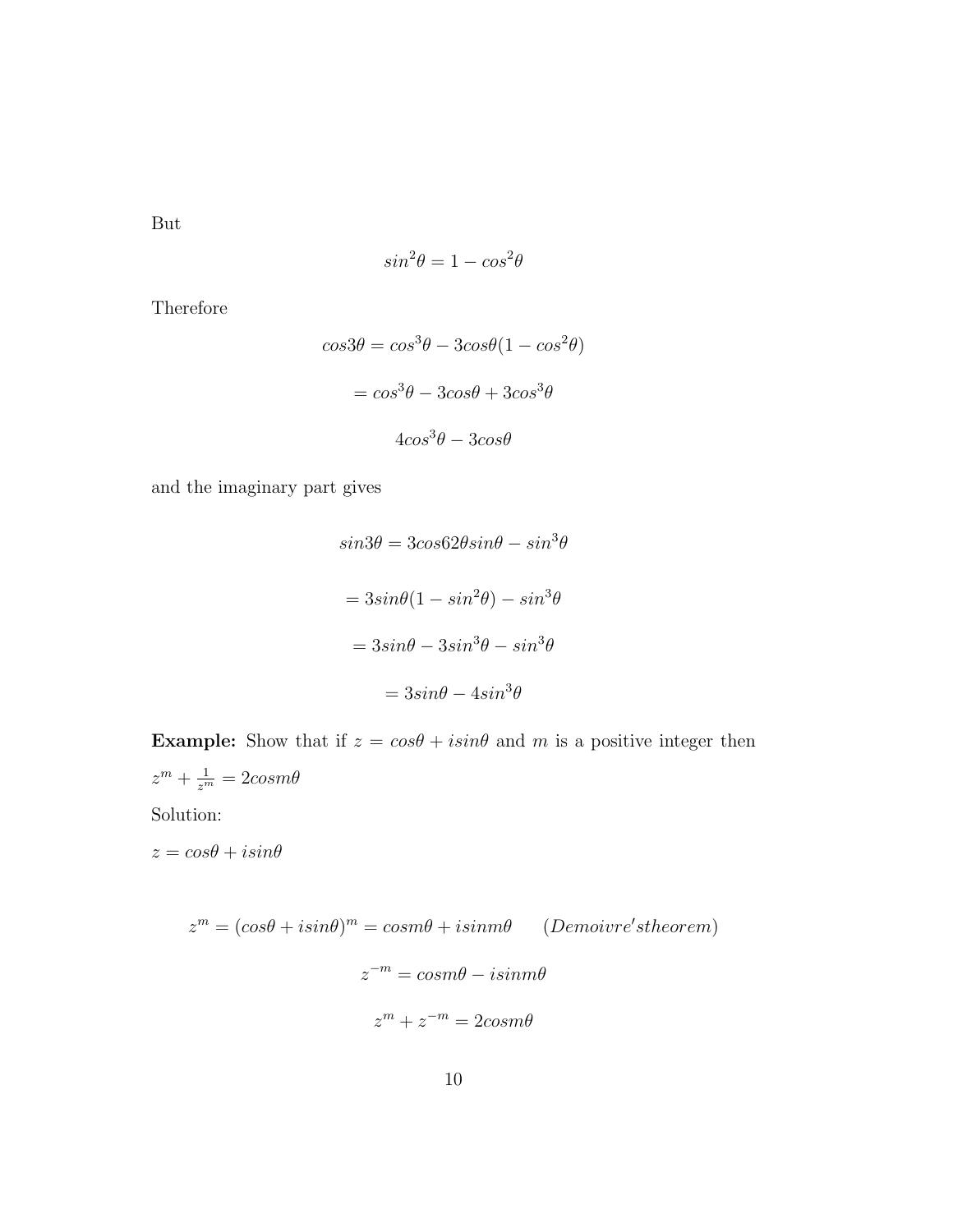Example:

$$
(z + \frac{1}{z})^5 = z^5 + 5z^4 \cdot \frac{1}{z} + 10z^3 \cdot \frac{1}{z^2} + 10z^2 \cdot \frac{1}{z^3} + 5z \cdot \frac{1}{z^4} + \frac{1}{z^5}
$$
  

$$
= z^5 + 5z^3 + 10z + \frac{10}{z} + \frac{5}{z^3} + \frac{1}{z^5}
$$
  

$$
= (z + \frac{1}{z^5}) + 5(z^3 + \frac{1}{z^3}) + 10(z + \frac{1}{z})
$$
  

$$
= 2cos 5\theta + 2 \times 5cos 3\theta + 2 \times 10cos\theta
$$

$$
= 2cos5\theta + 10cos3\theta + 20cos\theta
$$

**Example:** Evaluate  $z^8$  where  $z = 1 + i$ √ 3

Solution:

Writing z in the modulus-argument form we have  $r = |z|$ √  $4 = 2$  and  $arg z = tan^{-1}$ √  $\overline{3} = \frac{\Pi}{3}$ 

That is

$$
z = 2(\cos\frac{\Pi}{3} + i\sin\frac{\Pi}{3})
$$

Therefore

$$
z^8 = 2^8(\cos{\frac{\Pi}{3}} + i\sin{\frac{\Pi}{3}})^8
$$

By De Moivre's Theorem this becomes

$$
z^{8} = 2^{8} (cos \frac{8\Pi}{3} + i sin \frac{8\Pi}{3})
$$

$$
= 256(-0.5 + 0.866i)
$$

$$
= -128 + 221.703i
$$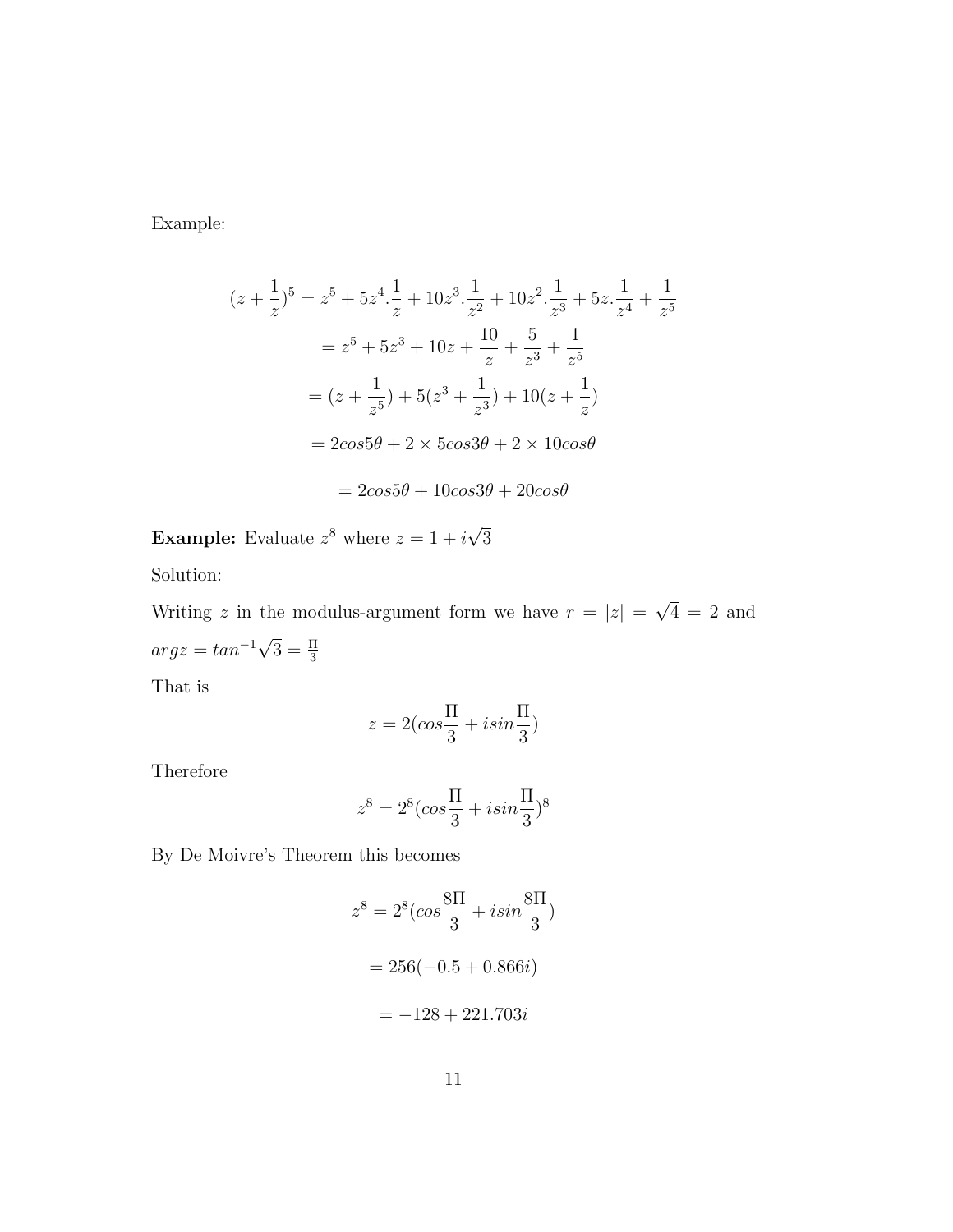**Example:** Factorize into linear factors  $4z^2 + 4(1+i)z + 1 + 2i$ Solution:

$$
4z2 + 4(1+i)z + 1 + 2i = 4(z2 + (1+i)z + \frac{1}{4}(1+2i))
$$

First solve

$$
z^{2} + (1+i)z + \frac{1}{4}(1+2i) = 0
$$
  
\n
$$
a = 1, b = 1+i, c = \frac{1}{4}(1+2i)
$$
  
\n
$$
z = \frac{-1 - i \pm \sqrt{(1+i)^{2} - (1+2i)}}{2}
$$
  
\n
$$
\frac{-1 - i \pm \sqrt{-1}}{2} = \frac{1}{2}(-1, -i \pm i)
$$
  
\n
$$
= -\frac{1}{2}
$$

or

$$
-\frac{1}{2} - i
$$
  

$$
\implies 4z^2 + (4(1+i)z + 1 + 2i = 4(z + \frac{1}{2})(z + \frac{1}{2} + i)
$$

## Roots of Complex Numbers

Let  $z^n = \alpha$ , *n* a positive integer and  $\alpha$  a complex number (\*\*)

Theorem: (Fundamental theorem of algebra)

Every polynomial of degree at least one with arbitrary numerical coefficients has at least one root which in the general sense is complex.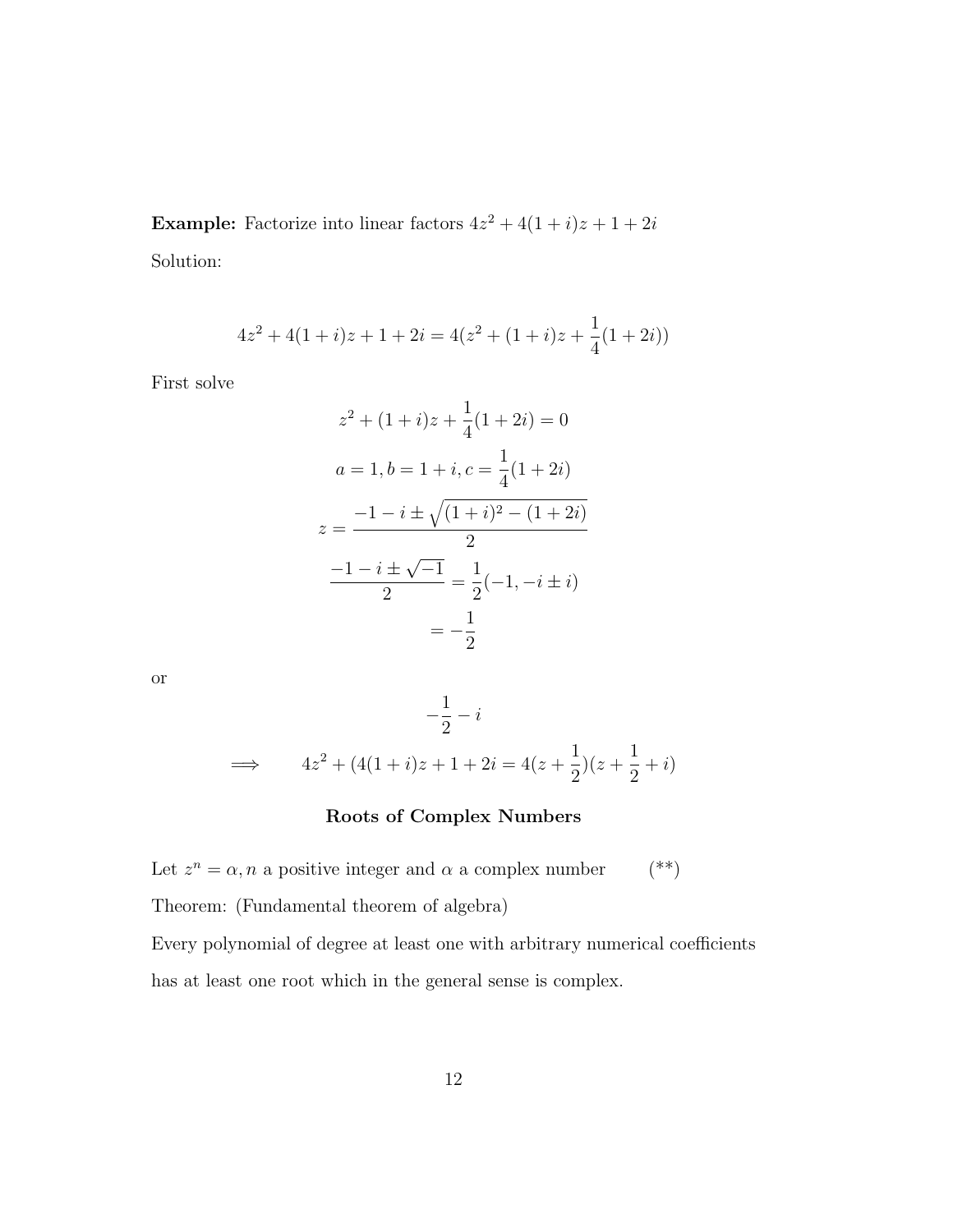Consider  $(**)$ , we have

$$
z^n = \alpha = r(\cos\theta + i\sin\theta)
$$

so that

$$
z = r_o(cos\theta_o + i sin\theta_o) \qquad provided \qquad \alpha \neq 0
$$

Then by De Moivre's theorem

$$
r_o^n(cos n\theta_o + i sin n\theta_o) = r(cos \theta + i sin \theta)
$$

That is

$$
z = \sqrt[n]{\alpha}, r_o^n = r, n\theta_o = \theta + 2k\Pi
$$

Thus  $r_o$  is the positive nth root of r and  $\theta_o = \frac{\theta \pm 2k \Pi}{n}$  $\frac{2k\pi}{n}$  has *n* values for  $k =$  $0, 1, \ldots, n-1$  all distinct, since increasing k by unity implies increasing the argument by  $\frac{2\Pi}{n}$ .

The  $n$  distinct solutions of  $(**)$  are given by

$$
(\alpha)^{\frac{1}{n}} = z = r^{\frac{1}{n}} (\cos \frac{\theta + 2k\pi}{n} + i\sin \frac{\theta + 2k\pi}{n}) \quad k = 0, 1, ..., n - 1 \quad (**)
$$

which are *n* distinct values of  $(\alpha)^{\frac{1}{n}}$ 

## Roots of Unity

A particular example of  $(**)$  is when  $\alpha = 1$ , that is if  $z^n = 1$ , n is a positive integer. The roots of the equation are called nth roots of unity.Since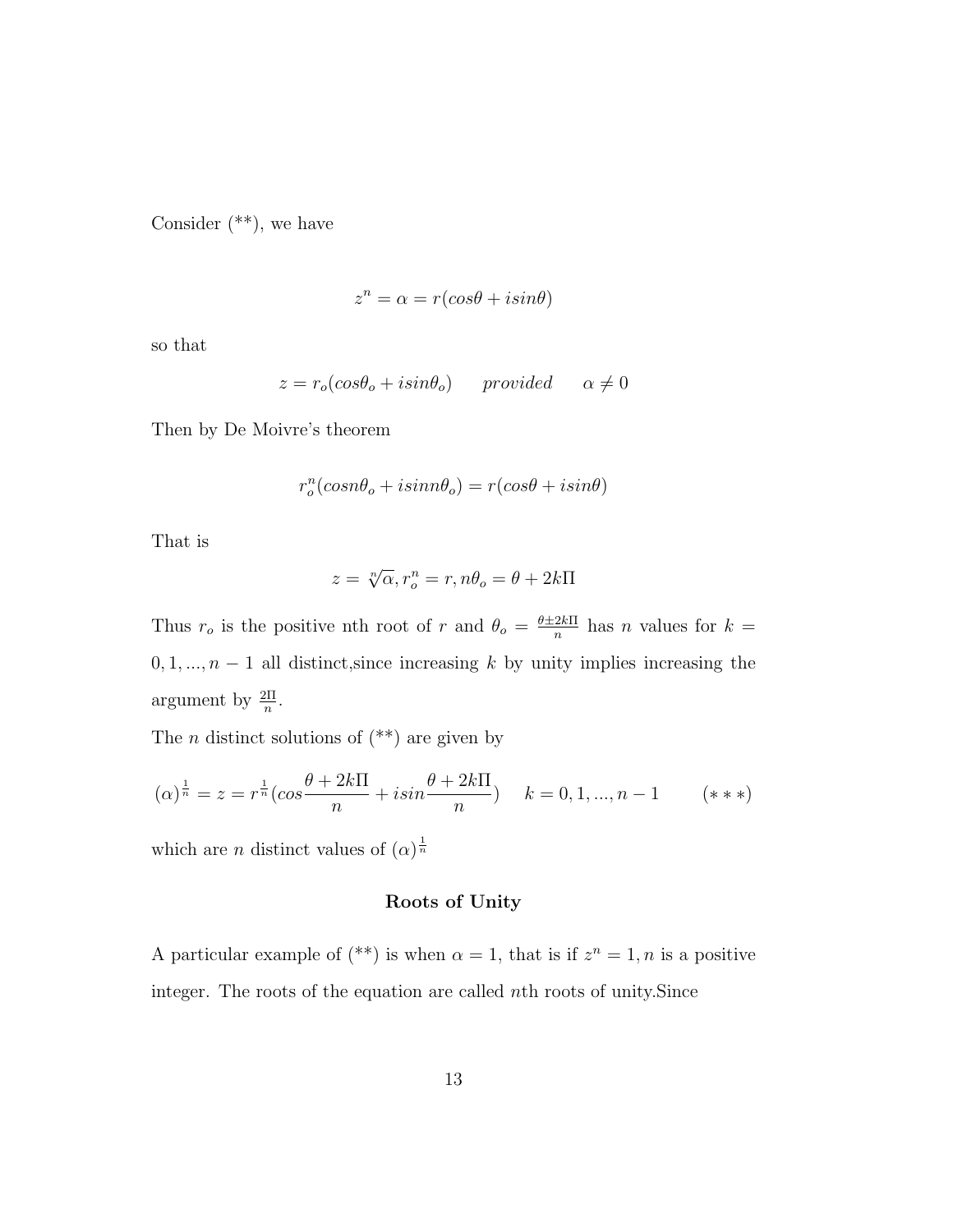$1 = cos0 + i sin0$ 

then by  $(***),$  the nth roots of unity are given by

$$
1^{\frac{1}{n}} = (\cos \frac{2k \Pi}{n} + i \sin \frac{2k \Pi}{n}), k = 0, 1, ..., n - 1
$$

Taking  $k = 1$ , the root of unity being a complex number and denoted by w is given by

$$
w = \cos\frac{2\Pi}{n} + i\sin\frac{2\Pi}{n}
$$

Example: Find all the cube roots of  $-8$ Solution:

$$
\sqrt[3]{-8} = \sqrt[3]{8(\cos \Pi + i \sin \Pi)}
$$

$$
= \sqrt[3]{8}(\cos \frac{\Pi + 2k\Pi}{3} + i \sin \frac{\Pi + 2k\Pi}{3})
$$

Therefore for

$$
k = 0, z_0 = 2(cos\frac{\Pi}{3} + i sin\frac{\Pi}{3}) = 1 + i\sqrt{3}
$$
  
\n
$$
k = 1, z_1 = 2(cos\Pi + i sin\Pi) = -2
$$
  
\n
$$
k = 2, z_2 = 2(cos\frac{5\Pi}{3} + i sin\frac{5\Pi}{3}) = 1 - i\sqrt{3}
$$

Example: Solve  $z^4 + 4\sqrt{3} = 4i$ 

Solution:

$$
z4 + 4\sqrt{3} = 4i \implies z4 = 4i - 4\sqrt{3}
$$

$$
\implies z4 = 8(cos\frac{5\pi}{6} + i sin\frac{5\pi}{6})
$$